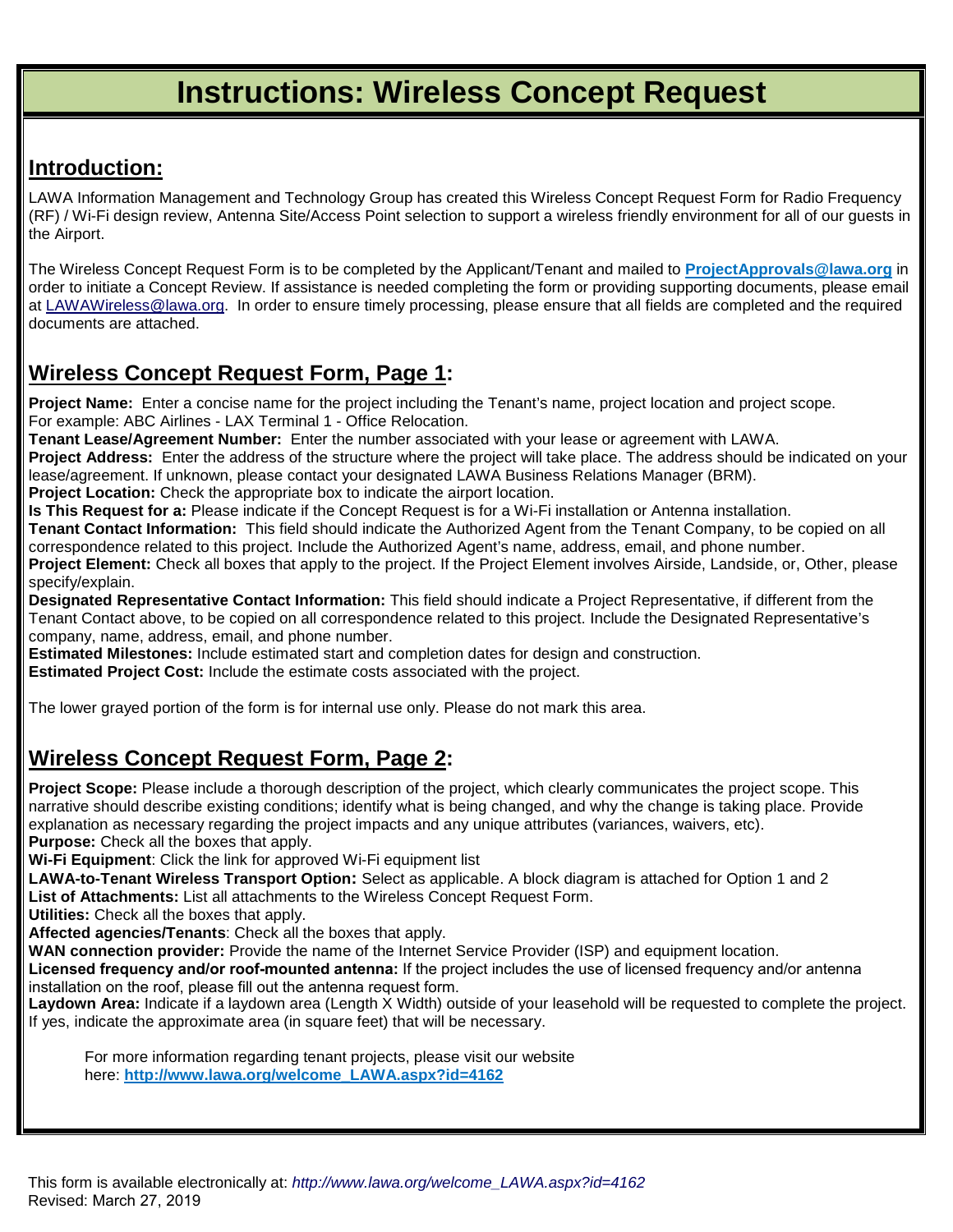| <b>Wireless Concept Request Form</b>                                                                                                        |              |                                     |                                                                                           |                                                                                                                                                                                                                                            |                                                                      |  |
|---------------------------------------------------------------------------------------------------------------------------------------------|--------------|-------------------------------------|-------------------------------------------------------------------------------------------|--------------------------------------------------------------------------------------------------------------------------------------------------------------------------------------------------------------------------------------------|----------------------------------------------------------------------|--|
| <b>Project Name:</b>                                                                                                                        |              |                                     |                                                                                           | <b>Tenant Lease / Agreement Number:</b>                                                                                                                                                                                                    |                                                                      |  |
| <b>Project Address:</b>                                                                                                                     |              |                                     |                                                                                           | <b>Project Location:</b><br><b>LAX</b><br><b>VNY</b>                                                                                                                                                                                       | Is This Request for a:<br>Wi-Fi Installation<br>Antenna Installation |  |
| <b>Address</b>                                                                                                                              |              |                                     |                                                                                           | <b>PMD</b>                                                                                                                                                                                                                                 |                                                                      |  |
| City                                                                                                                                        | <b>State</b> |                                     | Zip Code                                                                                  |                                                                                                                                                                                                                                            |                                                                      |  |
| <b>Tenant Contact Information:</b>                                                                                                          |              |                                     | Project Element: (Check all that apply.)                                                  |                                                                                                                                                                                                                                            |                                                                      |  |
| Company                                                                                                                                     |              |                                     | <b>Authorized Agent</b>                                                                   | Airside:<br>Apron: __________________________<br>  Cargo Facility :_________________                                                                                                                                                       |                                                                      |  |
| <b>Address</b>                                                                                                                              |              |                                     |                                                                                           |                                                                                                                                                                                                                                            |                                                                      |  |
| City                                                                                                                                        | <b>State</b> |                                     | Zip Code                                                                                  | Landside:<br>Others: The Company of the Company of the Company of the Company of the Company of the Company of the Company of the Company of the Company of the Company of the Company of the Company of the Company of the Company of the |                                                                      |  |
| Email                                                                                                                                       |              |                                     | <b>Phone Number</b>                                                                       | Terminals                                                                                                                                                                                                                                  | $\Box$ Concessions                                                   |  |
| <b>Designated Representative Contact Information:</b>                                                                                       |              |                                     | Terminal 1<br><b>Terminal 4</b><br>Terminal 1.5<br>Terminal 5<br>Terminal 2<br>Terminal 6 |                                                                                                                                                                                                                                            |                                                                      |  |
| Company                                                                                                                                     |              |                                     | <b>Primary Contact</b>                                                                    | Terminal 3<br>Terminal 7<br>Terminal 8                                                                                                                                                                                                     |                                                                      |  |
| <b>Address</b>                                                                                                                              |              |                                     |                                                                                           | <b>TBIT/Bradley West</b><br>Infrastructure/CUP                                                                                                                                                                                             | Mid-Field Satellite Concourse (MSC)                                  |  |
| City                                                                                                                                        | <b>State</b> |                                     | Zip Code                                                                                  |                                                                                                                                                                                                                                            |                                                                      |  |
| Email                                                                                                                                       |              |                                     | <b>Phone Number</b>                                                                       | are common use terminals.                                                                                                                                                                                                                  | Note: Terminal 2, 5, 6, TBIT/Bradley West                            |  |
| <b>Estimated Milestones:</b><br>Design Start Date:<br><b>Completion Date:</b><br><b>Construction Start Date:</b><br><b>Completion Date:</b> |              |                                     |                                                                                           | <b>Estimated Project Cost:</b>                                                                                                                                                                                                             |                                                                      |  |
| <b>Date Received by FPD:</b>                                                                                                                |              | <b>Date Response Due to Tenant:</b> |                                                                                           | <b>Project Tracking Number:</b>                                                                                                                                                                                                            |                                                                      |  |
| Project Summary Description (To be completed by LAWA):                                                                                      |              |                                     |                                                                                           |                                                                                                                                                                                                                                            |                                                                      |  |